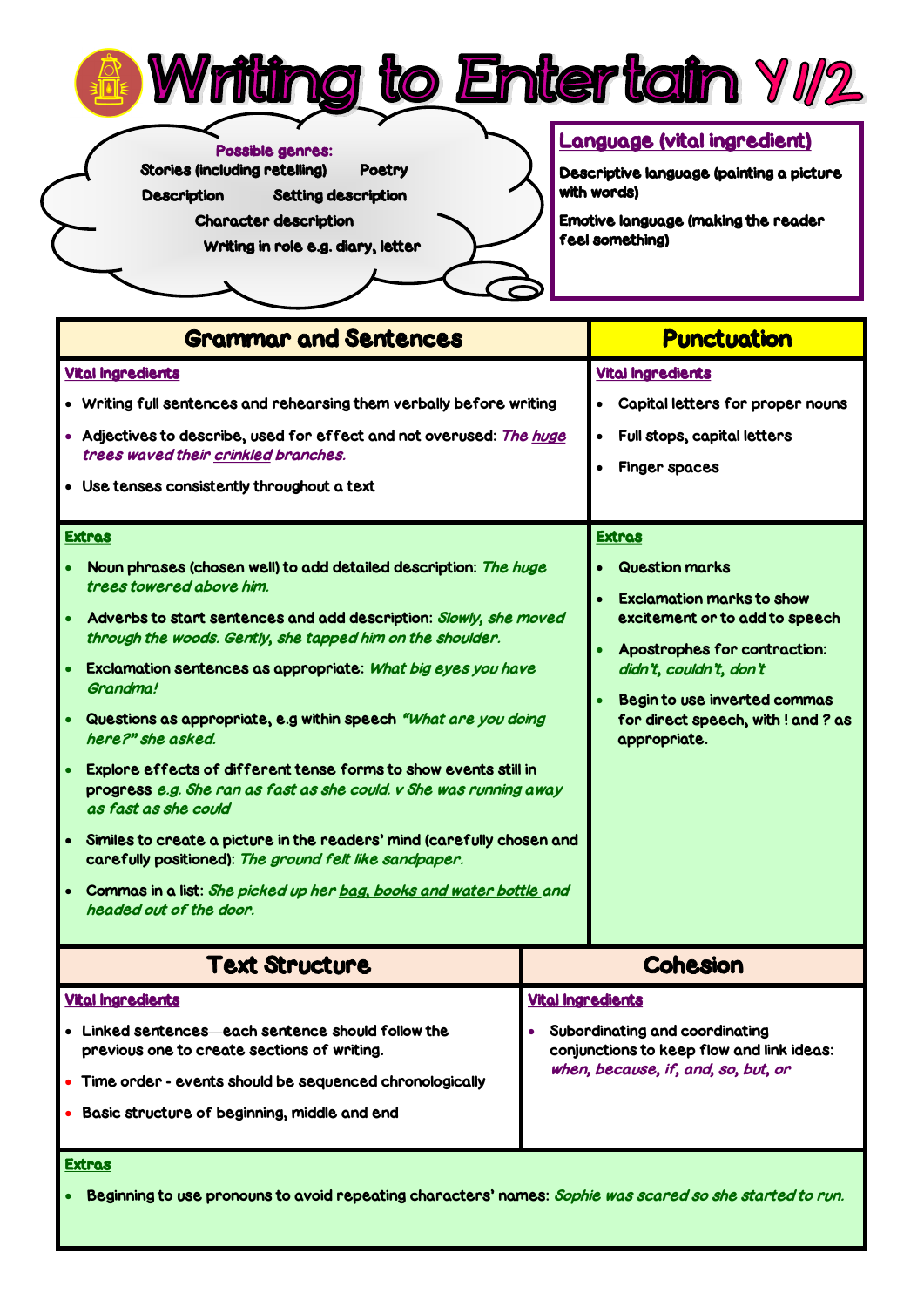

Possible genres: Stories Poetry Description Setting description Character description Conversation Writing in role e.g. diary, letter

## Language (vital ingredient)

Descriptive language (painting a picture with words)

Emotive language (making the reader feel something)

Standard English: We were, not 'We was*…*'

| <b>Grammar and Sentences</b>                                                                                                                                                                                                                                                                                                                                                                                                                                                                                                                                                                                                                                                                                                                                                                                          | <b>Punctuation</b>                                                                                                                                                                                                                                                                                                                     |  |
|-----------------------------------------------------------------------------------------------------------------------------------------------------------------------------------------------------------------------------------------------------------------------------------------------------------------------------------------------------------------------------------------------------------------------------------------------------------------------------------------------------------------------------------------------------------------------------------------------------------------------------------------------------------------------------------------------------------------------------------------------------------------------------------------------------------------------|----------------------------------------------------------------------------------------------------------------------------------------------------------------------------------------------------------------------------------------------------------------------------------------------------------------------------------------|--|
| <b>Vital Ingredients</b><br>Adjectives to describe, used for effect and not overused: The huge<br>trees waved their crinkled branches.<br>• Adverbs: Carefully, she turned the key in the lock.<br>Varied words for said to show effect: "That's not ok," whispered<br>Sophie.<br><b>Extras</b>                                                                                                                                                                                                                                                                                                                                                                                                                                                                                                                       | <b>Vital Ingredients</b><br>Capital letters for proper nouns<br>$\bullet$<br>Full stops, capital letters<br>$\bullet$<br>Question marks and exclamation<br>marks<br><b>Extras</b>                                                                                                                                                      |  |
| Noun phrases (chosen well) to add detailed description: The trees<br>waved their gnarled branches that looked like an old man's fingers.<br>Varying sentence openers to achieve different descriptive effects:<br>Creeping slowly across the room Terrified, she<br>Use of subordinating conjunctions to extend sentences and move the<br>$\bullet$<br>action on: although, even though, when, if, as, while, once<br>Fronted adverbials to add detail and build atmosphere: After what<br>felt like hours, As quickly as she could,<br>Taking her time,<br>Prepositions to add to description and shift time: Before going in<br>During lunch<br>Varied stage directions in speech: "Run!" Sophie yelled, grabbing her<br>bag.<br>Explore effects of different tense forms e.g. She ran away. v She<br>had run away. | Inverted commas for direct<br>speech<br>$\bullet$<br>Other speech punctuation<br>including new speaker new line,<br>commas inside speech, full stop<br>end of speech sentence.<br><b>Commas for subordinate clauses</b><br>and fronted adverbials<br>Apostrophes for possession:<br>Suzie's hair tangled in her face<br>as she walked. |  |
| <b>Text Structure</b>                                                                                                                                                                                                                                                                                                                                                                                                                                                                                                                                                                                                                                                                                                                                                                                                 | <b>Cohesion</b>                                                                                                                                                                                                                                                                                                                        |  |
| <b>Vital Ingredients</b><br>Paragraphs for each event-children need to know when to<br>change paragraphs and will plan clearly in time order<br>Create characters, setting and plot -e.g. children should<br>show the atmosphere of a setting, the personality of<br>different characters, the mood of a diary entry and move<br>into exploring how these can change.<br><b>Extras</b>                                                                                                                                                                                                                                                                                                                                                                                                                                | <b>Vital Ingredients</b><br>Adverbials to show shifts in time: next, soon<br>after, later in the day, a few minutes later<br>Conjunctions to keep flow and link ideas:<br>before, after, while, when, as, so, because                                                                                                                  |  |

 Appropriate choice of noun/pronoun within and across sentences to aid cohesion and avoid repetition: Sophie wandered across to Suzie and Ella. She knew they were waiting for her to say something. "So girls, what's happening?" she muttered casually.